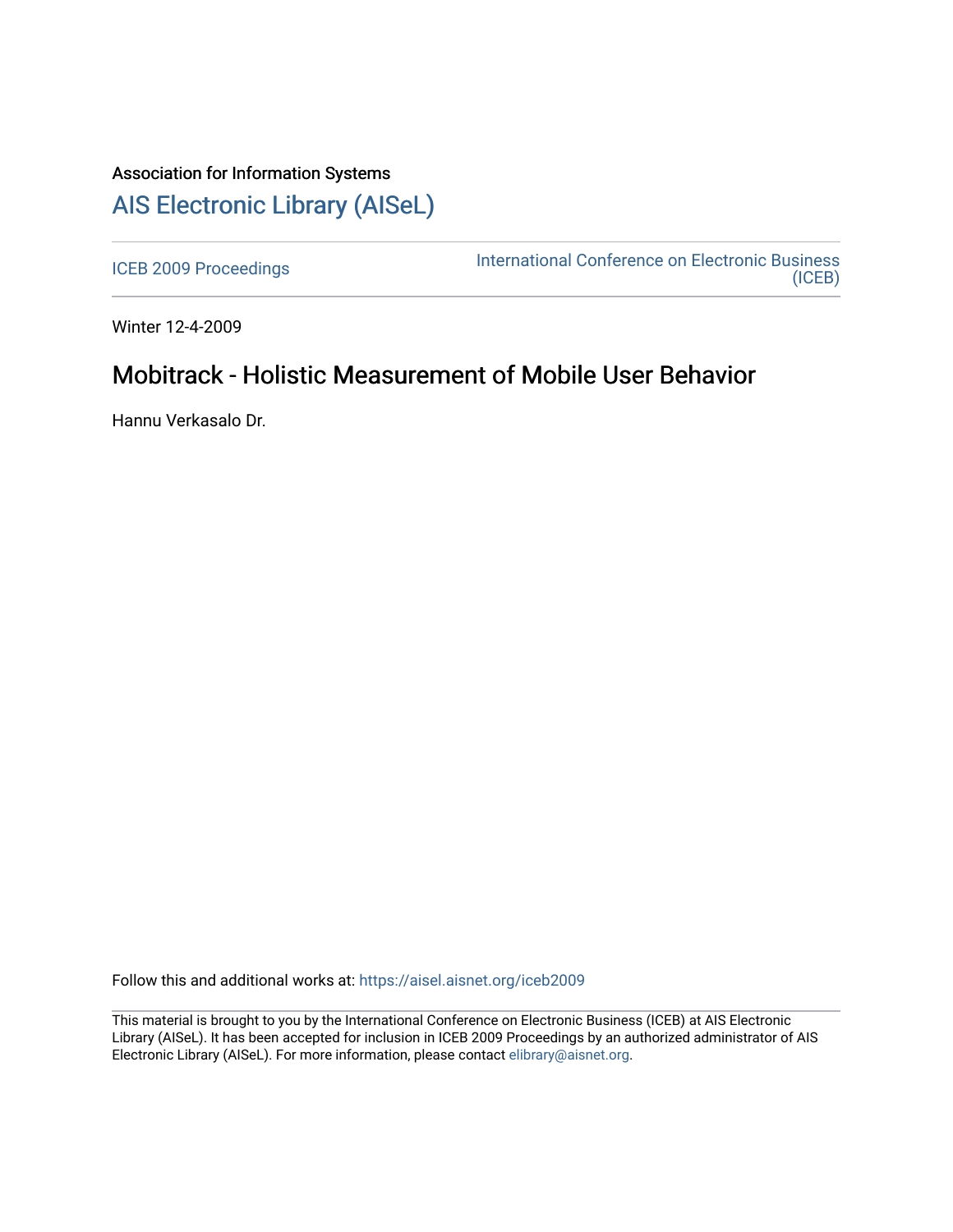# **MOBITRACK - HOLISTIC MEASUREMENT OF MOBILE USER BEHAVIOR**

Dr. Hannu Verkasalo MobiTrack Innovations Ltd. Web: www.mt-innovations.com E-mail: hannu.verkasalo@mt-innovations.com

## **Abstract**

Amidst the rapid transformation of the wireless industry, the factors driving user behavior and satisfaction are changing. This paper presents MobiTrack, a framework to measure user experience at the point of convergence – devices. The paper compares the MobiTrack framework to alternative methods to measure user experience, and shows the unique advantages of on-device measurements in building a comprehensive view on user experience. Along with data collection, the paper addresses the approaches for analytics, in showing how the presented framework provides value to device vendors and carriers through holistic user research, utilizing adoption models, and stickiness analysis, to complement the data collected from the introduced mobile audience measurement platform.

## **Introduction**

The mobile industry is amidst a transformation, as new players like Apple and Google are expanding to the wireless space, with old giants like Nokia and RIM fiercely defending themselves through new releases of devices, platforms and services, and a number of other players, including carriers, advertisers, application developers and content providers, are assessing their future role in the wireless industry. The competition is shifting towards applications, services, and usability, instead of mere hardware (networks and devices), and the players successful in these dimensions are likely to be strong in the battle for user attention and face time. Smartphone sales are ramping up quickly, with estimated 300 million smartphones device to be sold annually by 2013 [1]. Smartphones not only enable new applications and services, but they are also in the heart of customers' digital lives, being ubiquitous, personal mini computers.

In this transformation, the key players of the industry are likely put more focus on user data and insights. Who are likely to adopt my application? How do user interfaces and keypad affect stickiness to value-added applications? When and where should location-based advertisements be delivered, and to whom? How are the investments in

networks actually correlating with perceived use, and satisfaction, among users? Are users satisfied with my services, and if not, why? Who are customers likely to change for a competing device or subscription in the short-term future, and how to prevent this from happening? How is pricing affecting the use of the mobile Internet? Who are the people interested in using, and willing to pay for my new application offering? How to increase adoption of services through the elimination of bottlenecks? These are some exemplary questions that are of importance to mobile businesses across the globe today. One thing is for sure, new kinds of data on user behavior is needed in solving these problems.

The research on the use of mobile services and applications has been a growing business since the 90s. The typical ways to understand customer behavior include different kinds of interviews and surveys, laboratory tests, and analysis of operator CRM databases or charging records (CDRs). Different kinds of traffic measurements [9] and header data analyses represent as more technical measurements of specifically mobile Internet usage [6]. However, these methods and data points do not provide a complete, real view on the details of customer behavior, and are not typically collected from real environments, with also context being tracked. Neither do these research methods always include both subjective (questionnaire) and objective (behavioral) data collected simultaneously. The research problem of this paper is: **"How to collect comprehensive data on the usage of mobile devices and applications, and use advanced analytics in measuring user experience and extracting actionable insights for the purposes of carrier and device vendor revenue improvement?"** 

The paper introduces and evaluates MobiTrack, a new framework to conduct user experience research in the wireless industry. This approach, and related technologies, is developed by MobiTrack Innovations Ltd., which is working closely with leading carriers and device vendors in modeling user behavior in real-life environments. The MobiTrack approach is based on the utilization of different types of data collected from real lives of people, using on-device meters in customer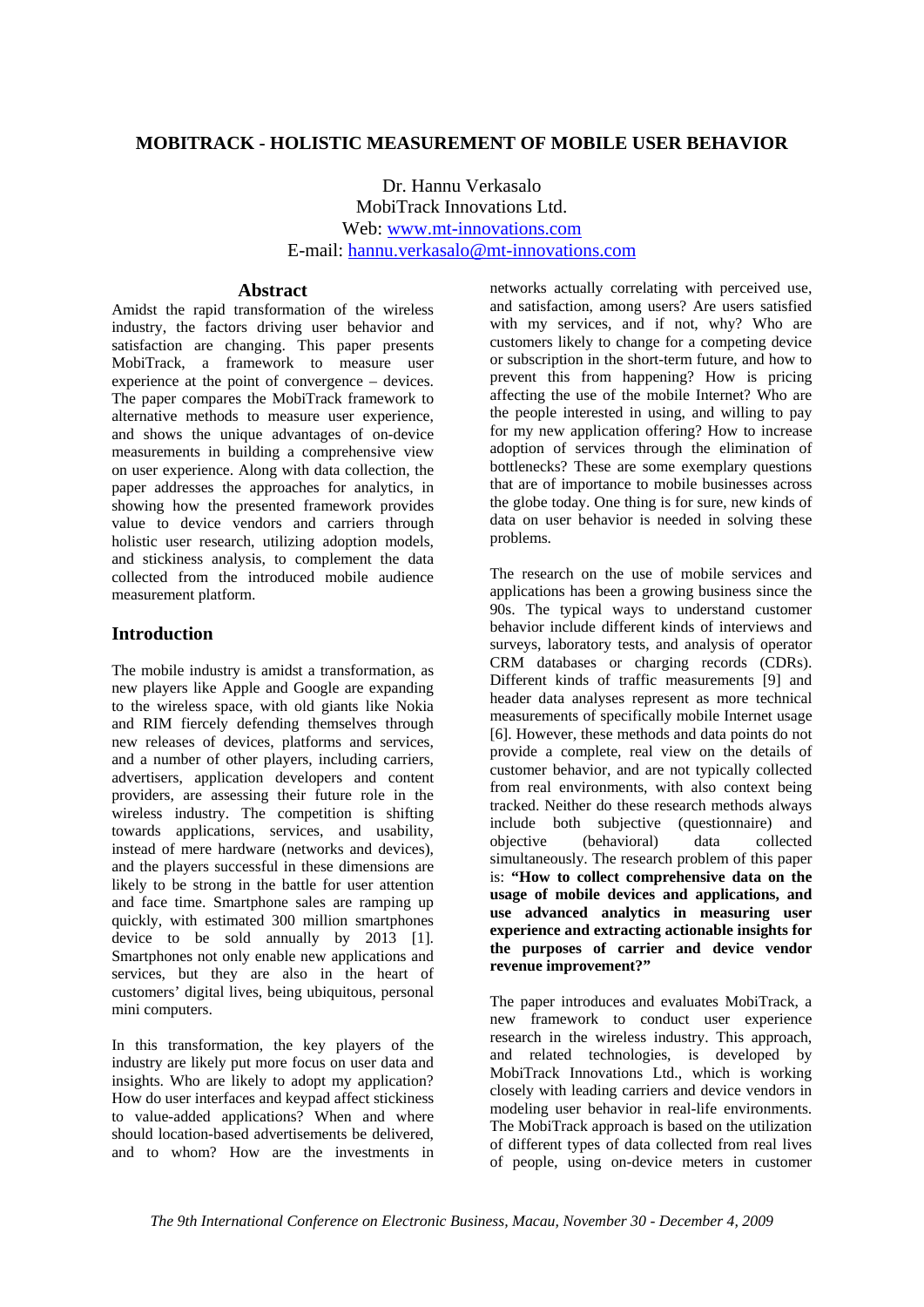panels, and deploying advanced analytics in converting data into actionable insights. There is some earlier research on the use of device-based behavioral data in the mobile industry, in academia [12] [13] [14] [15] [5], but no complete end-to-end approaches, including data collection, mining and reporting, have been introduced so far commercially. Terminals have been used earlier in collecting behavioral data, for example, on TV or Internet usage. The research is typically conducted with specialized technologies or software applications that are embedded into terminals. For example Nielsen and ComScore have been monitoring TV [10] and web [17] usage for years in coordinated panel studies. This paper evaluates the power of on-device meters in helping the mobile industry to better understand its massive audience, reaching to billions of potential users globally in the future.

In the empirical part of the paper, exemplary ways to use customized analytics in converting the collected MobiTrack data into actionable and valuable insights for the key players of the wireless industry are introduced. The dataset is collected during 2009 in MobiTrack Global Smartphone Study, involving users of Windows Mobile, Android, Symbian S60, Blackberry devices all around the world.

# **Background**

## **Traditional research methods**

*Questionnaire surveys* are one of the most widely used ways of studying service usage. Different kinds of questionnaires are applied, from single answer to multiple answer ones, and from fixed answer to open-ended answer ones. In the past, questionnaires were printed on paper and distributed via mail or presented on special occasions (such as in events where many members of the target group were present at the same time, for example academic conferences or class-room events). Nowadays electronic means of deploying questionnaire studies are increasingly used. Particularly Internet technologies provide new ways of implementing questionnaire studies. Web-based questionnaires provide a possibility to quickly reach a wide selection of end-users, and through electronic means the analysis of questionnaire results is quick. Questionnaires are a flexible method to end-users, who fill in the questionnaire when they have the best occasion to do so. Questionnaires can include many kinds of questions. Open-ended questions allow respondents

to express their real opinions on the topic. Fixed pre-specified answers on the other hand are quicker to fill in. The cost per respondent is low in questionnaires. On the other hand, questionnaires are highly subjective. End-users do not always know the answer, and they might give false answers either intentionally or unintentionally. The interpretations of both questions and answers pose challenges, too [8]. Questionnaire structures are typically fixed beforehand, providing less flexibility in study deployment. On the other hand, questionnaires are cheap to deploy.

*Interviews* are an interactive method of end-user research, where an interviewer asks questions directly from respondents. The interviewers can guide the discussion based on their own research interests. This is both a challenge and an advantage. The discussion should not be guided too much, because that would spoil true interactivity. On the other hand, if the discussion goes off in a wrong direction, the time is running out or if the answers are incomplete (more details are needed to interpret them correctly), then the interviewer has a possibility to control the discussion and get it back on track. By using communication skills in capturing emotional hints, interviewees can also capture spontaneous feedback, as experimented in the interviews of this study. Interviews are in several cases valuable because of the interaction involved. Complicated research problems can be solved by asking both structured and unstructured questions from end-users. The setback of interviews is the expense in carrying them out. Doing interviews is slow, and the interviewer has to invest time in both preparing and executing the interviews. No economies of scale exist and extensive interview studies are either expensive or logistically impossible to carry out. Interviews, just as questionnaires, also face the problem of subjectivity (after all, the collected data represent people's perceptions, it is not hard data). Traditional interviews are at their best in studies which require detailed and open-ended answers to a specific set of questions.

*Laboratory* and *road tests* refer to pre-planned tests taking place in a fixed context (such as in a laboratory). Road tests are different from laboratory tests in that they take place in more natural contexts, in places where also actual use cases happen. Both laboratory and road tests follow the same principles. Services are provided to end-users in controlled environments, and during the experiment observations are made regarding end-user Behaviour. In some tests questions are also asked from end-users to complement usage-level observations. Laboratory and road tests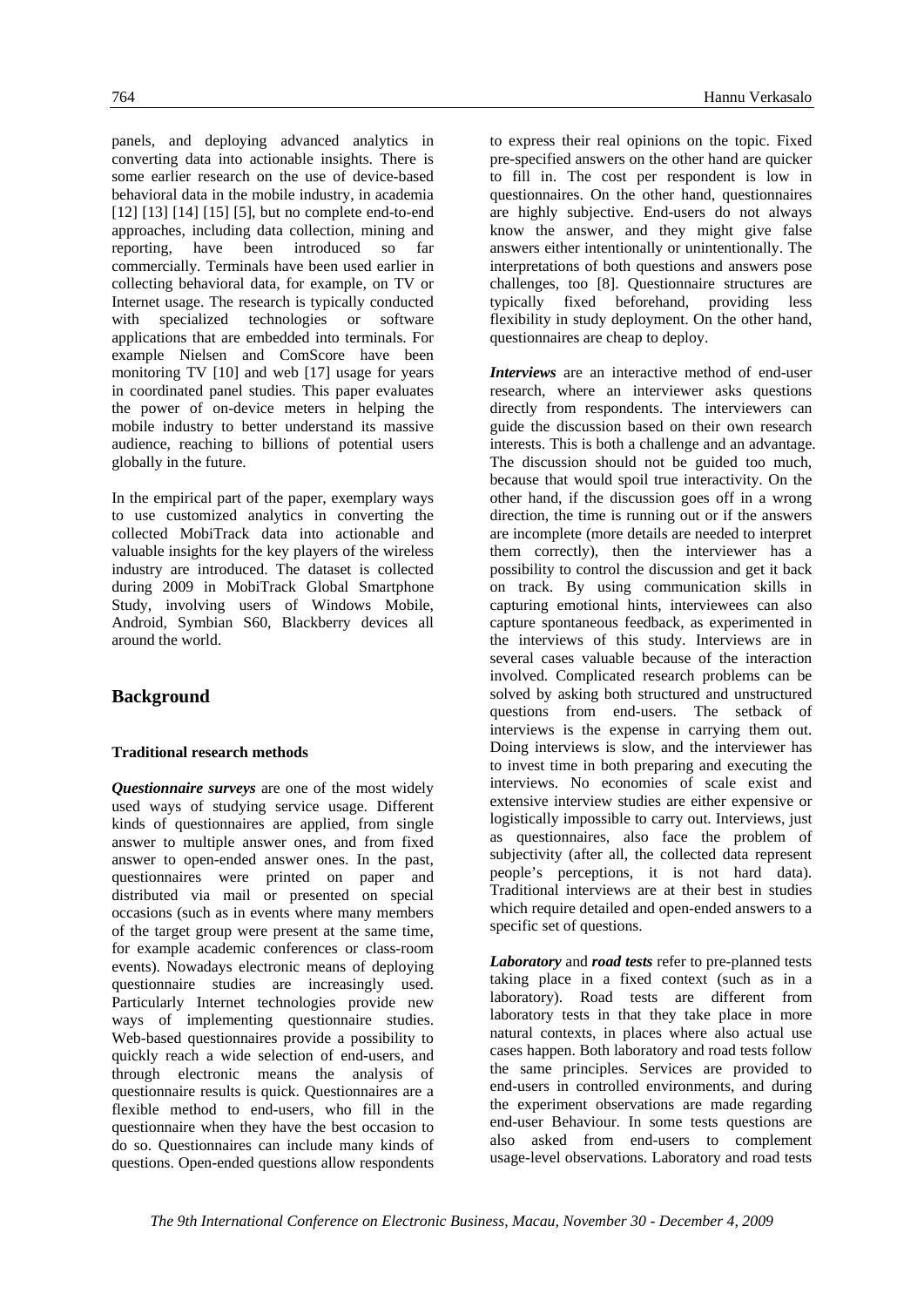require effort in setting up the test environment. A context for testing has to be arranged, services and devices have to be prepared for testing, observation processes have to be planned and end-users have to be recruited. Laboratory tests best suit for specific research needs in which both actual usage-level observations and end-user opinions are needed. Usability designers typically use laboratory tests.

*Traffic measurements* take place at network gateways. Examples from the academic community include among others [9], [16] and [4]. Typically packet data traces are collected at network gateways. A point of convergence should be found, because at these points a maximum coverage (e.g. maximum number of data flows) can be metered. In traffic trace measurements individual packets (their header information) are studied and classification schemes are used in modeling data flows (e.g. distinguishing between different protocols, source devices or operating systems). Sometimes the analysis is easy (e.g. based on TCP port numbers), but in many cases different kinds of "TCP finger printing" methods are used in categorizing the traffic by operating systems [4]. Traffic trace measurements provide a scalable and computerized method for studying packet data service usage. This restricts the method only to packet data studies (mobile Internet), but, on the other hand, the amount of data to be studied is often extensive. At best traffic trace measurements provide an extensive amount of data on many interesting factors, and particularly the scalability and potential for automation is high.

By doing *measurements at servers*, specific data points can be collected that reflect the server's functionality in the network. For example, from web-servers the specific types of documents and sub-sites that users retrieve can be observed. As with traffic measurements, server-side measurement processes can be computerized, and given that a server is heavily loaded, lots of accurate data can be captured. The setback is that an access to the server should be first achieved, and additionally potential legal problems (with regards to user privacy, for example) should be solved in advance. At best server-side measurements provide complete data on specific applications. Examples of what server-side measurements include can be found in [2] and [3].

*Charging records (CDRs)*, to the extent collected by carriers, provide a centralized database on user behavior. Services that utilize the operator's infrastructure can be charged for by the operator. These services include such things as voice calls, SMS messaging, packet data traffic, MMS

messages, downloadable ring tones and wallpapers. If charging records are available for research purposes, they can be utilized in analyzing service usage in several dimensions. Also the analysis of charging records can be computerized (see e.g. [11]).

### **MobiTrack Innovations**

The research methods presented above have their own strengths, but also weaknesses. Some of the methods are based on subjective data, like interviews and surveys, and they provide little details on actual usage. On the other hand, most computerized methods rely on CDRs or Internet traffic measurements, which provide a restricted view (only at a certain gateway point, and with limited details e.g. on protocols and applications) on mobile consumption at best, given that the measurements can be done at all due to technical challenges. The ultimate way to measure actual user behavior on a very detailed level, and in collecting contextual feedback from real lives of people, is to use device-based tools in audience measurements.

Devices have been used also earlier in collecting behavioral data, for example, on TV consumption. The research is typically conducted with specialized technologies or software applications that are embedded into terminals. For example Nielsen and ComScore have been monitoring TV [10] and web [17] usage for years in coordinated panel studies. According to [7], panel studies of this kind, also called audience measurements, have certain challenges, mainly attrition bias (loss of panel participants over time), panel selection bias (people in the panel are different from the population to be studied), and conditioning effects (the implementation of the panel affects the behavior of panel participants). Audience measurements in TV, web and radio domains provide insights about real-life consumption, and these panel studies can be of either dynamic (new panelists replace old ones gradually) or static (the panelists stay the same) nature. Audience measurements in mobile phones are still an unexplored territory in the research world, and the research process defined below proposes an approach to do audience measurements with smartphones.

MobiTrack Innovations Ltd. has been developing technologies and analytics approaches since 2002 in the field of mobile audience measurements. The group has submitted several patent applications regarding the optimal way of collecting data from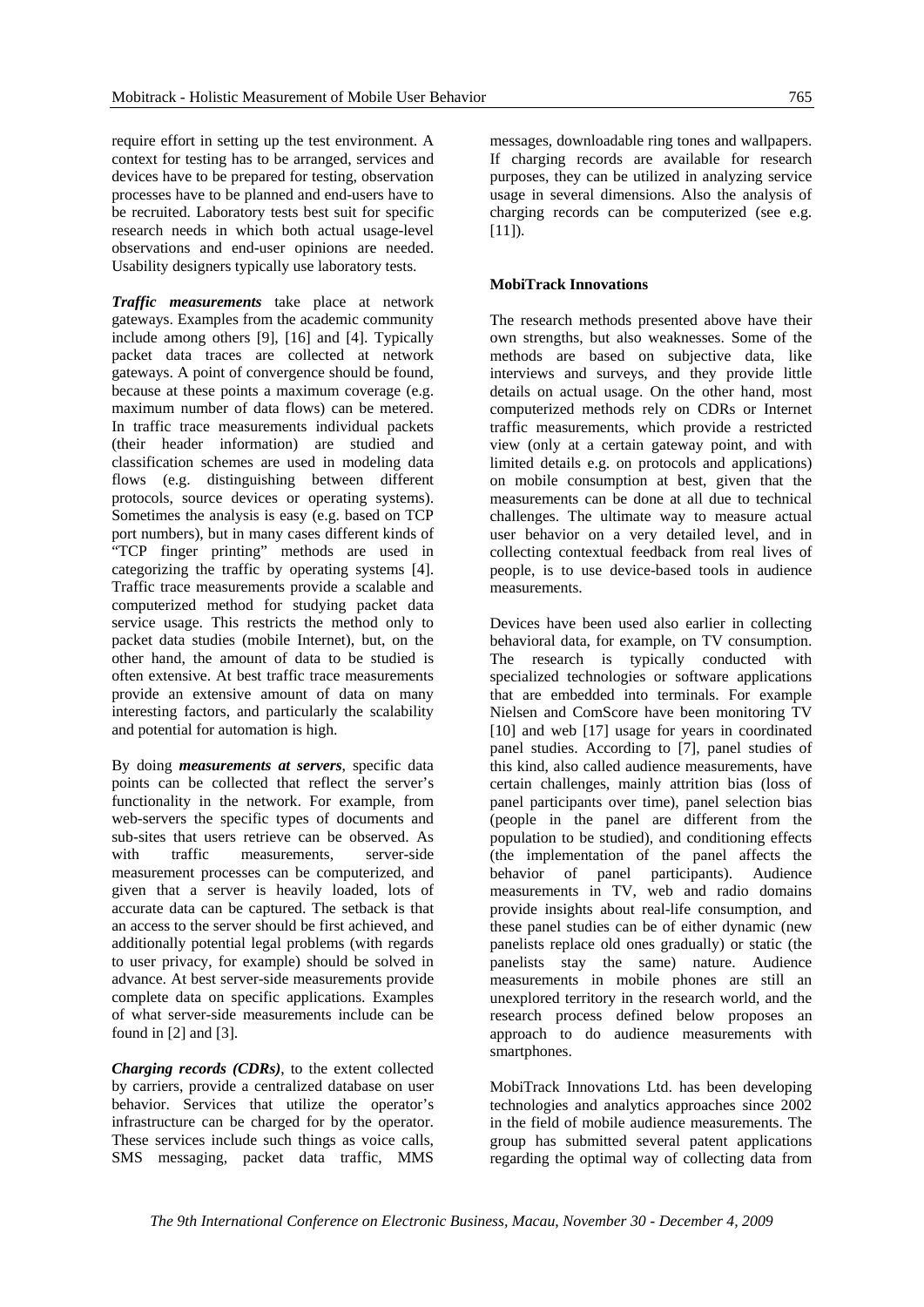smartphone devices, and applying customized analytics in processing the collected data. MobiTrack Innovations Ltd. is working closely with global leaders of the telecom industry throughout the world, including device vendors, carriers, service and content providers, Internet companies, and advertisers, in modeling user experience with panels involving on-device meters. The company also runs its own global smartphone study, some of the results of which are published in this paper.

# **MobiTrack framework**

Figure 1 illustrates the MobiTrack approach. The framework is structured around three kinds of data:

- 1. *Behavioral measurements*, consisting of on-device measurements on communication (voice, SMS, MMS, email, instant messaging), application (personal information management, productivity, maps and navigation, games etc.), mobile Internet (web browsing, streaming, downloads), device feature (camera, calendar, USB, Bluetooth, WiFi), and multimedia usage (music, imaging, video), complemented with technical measurements such as location and time of usage, battery status, and network parameters, among others.
- 2. *Contextual surveys*, involving on-device questionnaires on user perceptions and satisfaction, that can be triggered by location, time, activities (e.g. application usage) or transactions (e.g. an incoming SMS)
- 3. *Web surveys*, that are deployed online, and used typically to collect comprehensive subjective data on user needs, demographics, and other relevant background factors



**Figure 1 – MobiTrack approach** 

The research is typically conducted in the form of audience measurement panels (see Figure 2 for an exemplary study timeline), meaning that people from the target population are invited to the study, with incentives like an annual compensation plan (cash), free vouchers, or participation in a lottery of smartphones, attracting people to sign up. People register for the study on a web site, on which the generic guidelines of the study are presented, including statements on the motivation and objectives for the whole study, lists of collected data points, and terms for the collection and handling of data. When people sign up for the study, they agree on the terms, and opt in. After filling in their demographics and other important information, panelists download and install the MobiTrack research application into their smartphones.

The on-device meters are included in a MobiTrack research application that can be installed to all of the leading smartphone platforms of today. The application, after being installed to the device, works automatically on the background of the phone. It does not significantly affect battery lifetime, neither does it affect other use of the smartphone (it does not slow down the device, or intervene with the use of other applications). The meters are collecting all kinds of relevant information on device and service usage, together with contextual data and technical measurements. Some of the data points collected include:

- Communication usage (voice, SMS, MMS, instant messaging, email, VoIP)
- Multimedia consumption (camera, music, gallery, video, mobile TV, streaming)
- App store and add-on application usage (installations and use)
- Mobile Internet traffic (web browsing usage, data service usage)
- Mobile advertising and use of carrier-specific services
- Device features (downloads, file storage, calendar, phonebook, profiles)
- Maps and navigation (applications, GPS)
- Location and time of activities
- Network parameters (used protocols, signal strengths, throughput rates etc.)
- Network access methods (including e.g. WiFi, 3G, GRPS)

The collected data is first locally stored into the devices, and periodically synchronized to servers. When terminating a panel study, participants are simply asked to remove the research application. All the collected data is anonymous, and survey

*The 9th International Conference on Electronic Business, Macau, November 30 - December 4, 2009*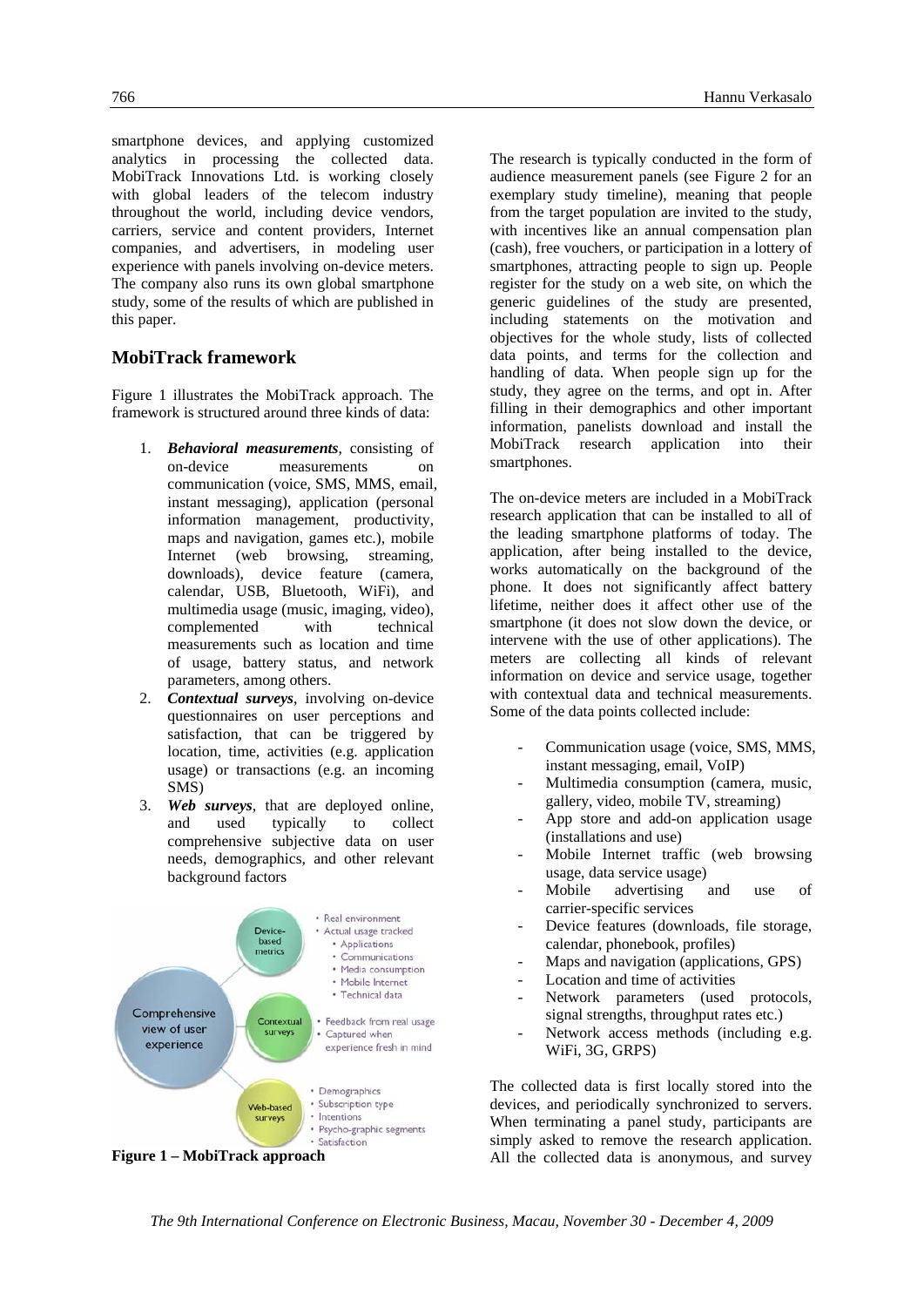and behavioral data are only linked together for the purposes of correlations and cross-tabulations. During the panel studies, several on-device contextual or online questionnaires can be implemented, in dynamically obtaining more information from users. For example, based on behavioral measurements it can be identified that there is a group of people who have indicated they are interested in mobile email, but in practice they however do not use mobile email at all. A customized survey can be sent to these people's mobile phones about possible reasons of not using mobile email.



**Figure 2 – Mobile audience measurement panel** 

After data collection, it is being processed and analyzed. Due to the special nature of collected data points, customized approaches to pre-process them are needed. The analysis itself consists of various processes, and there are various approaches to visualize and correlate the data, effectively combining both behavioral (on-device meters) and subjective (surveys) data. Some exemplary analysis approaches are presented below. Typically the key findings of the study are published as research reports, with benchmarking to reference datasets being combined to put the obtained results into a perspective. There is also a web-based dashboard tool available to access and plot the key data points, to conduct correlations, and to export the data into spreadsheets or PowerPoint figures (see Figure 3) through a SaaS (software-as-a-service) concept.



**Figure 3 – MobiTrack process** 

# **MobiTrack analytics**

In addition to data collection, the analysis of the collected data is one of the key parts of the solution provided by MobiTrack Innovations. The analytics approaches answer specific problems posed by industry players, each approach deep-diving into a certain dimension. In holistic views of device usage, for example, universal activity metrics on application usage are cross-tabulated over device types or subscriber segments, to gain insights on the actual use of devices. On the other hand, for example adoption models deep-dive into the balance between potential and actual usage, comparing user needs with actual usage as measured with on-device meters. The purpose of analytics is to transform the collected raw data into information (concrete KPIs), and further into insights (that have relevance to industry players) and advice (actionable recommendations that suggest how to improve revenues based on the insights).



**Figure 4 – From raw data to insights** 

This section provides some examples of the different analytics as provided in the MobiTrack framework.

#### **Research context**

The data for this paper is collected from MobiTrack's Global Smartphone Study during 2008-2009. This study is an initiative to collect important benchmarking data, and to analyze emerging trends in mobile consumption. The panel is being operated and maintained by MobiTrack Innovations Ltd., and reaches across the globe including panelists from North-America, Europe, and selected markets of Asia (China, Japan, Hong Kong, Singapore).

The panelists are using all kinds of smartphones, including Symbian S60, Windows Mobile, Google Android and Blackberry devices. The panelists are compensated with free participation in lotteries (e.g. vouchers and smartphones), panelists additionally gain a restricted access to their own usage data, an online, rich phone bill. 67% of participants are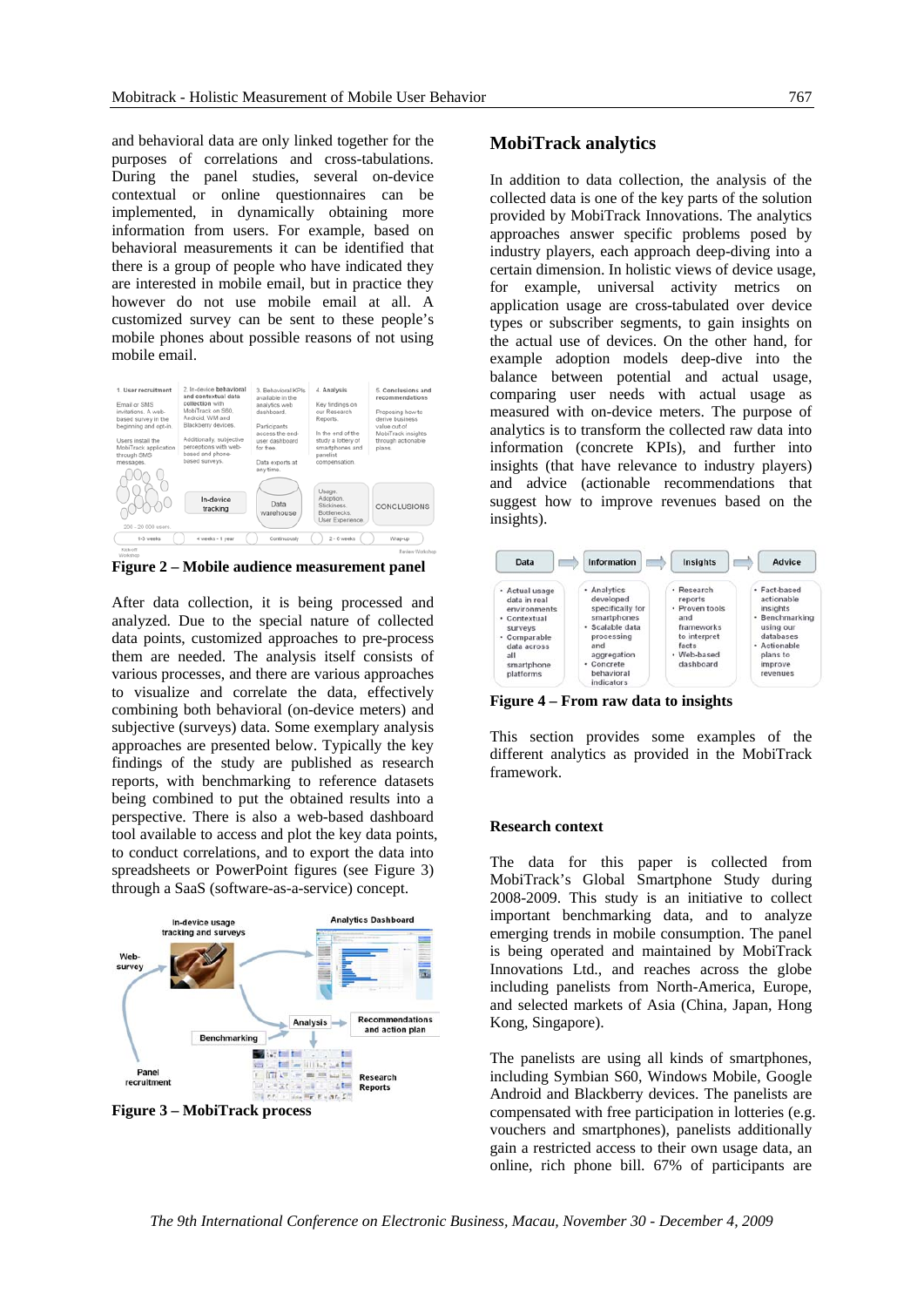male, and 33% female, with 56% of participants being younger than 30 years. 86% of participants pay their phone bills themselves, being therefore consumer subscribers. This dataset is not completely representative in the sense of demographic distributions or level of advancement in smartphone usage, mainly due to the used recruitment methods and incentives. Nevertheless, the results showcase the unique value of the approach.

For this study, selected panelists from this panel population are included in the analysis, demonstrating the capabilities of the approach.

#### **Analysis**

#### *Holistic view on smartphone usage*

MobiTrack provides a holistic view on usage, facilitating several usage activity measures that can be calculated for particular features or applications, and averaged for any user, or groups of users:

- Average number of usage sessions per unit of time (e.g. sessions/week)
- Average number of transactions per unit of time (e.g. messages/month)
- Average number of face time minutes per unit of time (e.g. minutes/day)
- Average frequency of usage (e.g. distinct usage days per month)

In understanding the overall usage of today's smartphones, average application specific face time measures for each users are aggregated together in Figure 5, giving a high-level view on the ways people spend time with devices. In general, messaging (21% of all direct face time spent with smartphones) and voice (34%), only represent together a total of 55% of all smartphone usage. Internet browsing (14%) and multimedia (15%) are clearly emerging as competing categories of applications to voice and messaging, both communication functions. In categorizing browsers, the de-facto device browsers (S60 browser, Blackberry browser, Internet Explorer, Android browser) represent 75% of browsing face time, the rest divided between Opera (12%) and Opera Mini (13%). This can be partially explained by the fact that certain Windows Mobile and S60 devices include Opera browsers preinstalled. In messaging, SMS (*short messaging service*) and email represent a total of 96% of messaging usage, MMS (*multimedia messaging services*) and IM (*instant messaging*) being used very little. Music, camera

and gallery (viewing of photos) are the key multimedia functions.



**Figure 5 – Aggregate face time over smartphone applications** 

In Figure 6 the most important application categories are plotted over the number of weekly users (x-axis) and average usage frequency (average distinct usage days per month, y-axis). No surprise, voice and SMS are used by almost everybody, and average usage frequency is very high – these services are in daily use. Also Internet browsing and calendar are in fairly frequent usage among those who use them. However, Internet browsing attracts about 30% more users than calendar. Multimedia functions and map applications face rather low usage frequencies; they are not used on a daily basis. App stores are on average not accessed very frequently, but music stores and email services on average are used every second day, though their penetration is lower than 35%.

Application stores are interesting, as most global players have taken steps to launch their own stores during 2009. At the time of this research, only RIM, Google and Nokia had their app store up and running, and 22%, 72%, 35% of users, respectively, accessed them on a weekly basis. The top installed applications through app stores are:

- 1. Adobe Reader
- 2. Navicore
- 3. Anti-Virus
- 4. Quickoffice
- 5. Opera Mini
- 6. Opera
- 7. Google Mail
- 8. Google Maps
- 9. Google Latitude
- 10. Nokia WidSets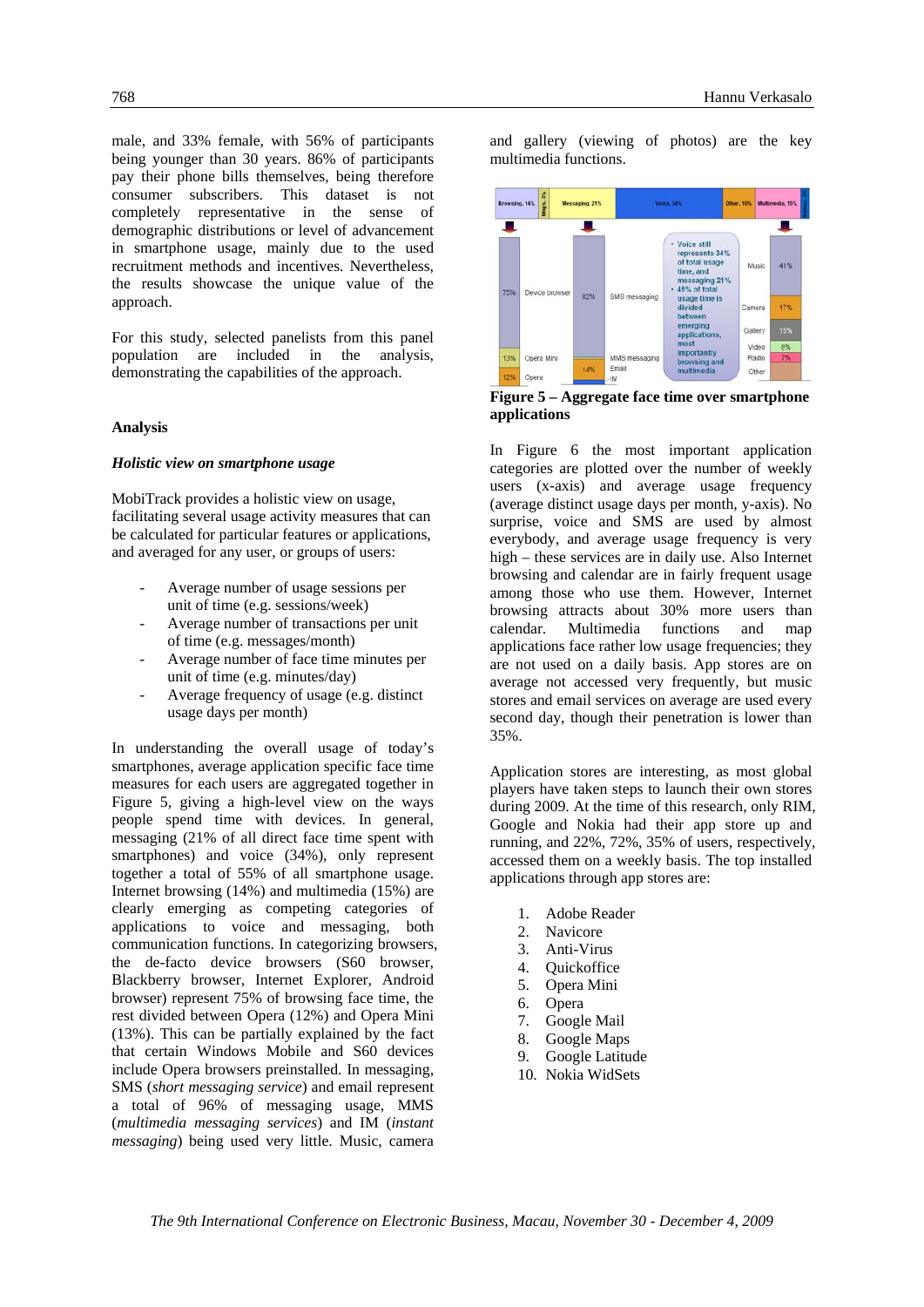

**Figure 6 – Ranking of device functionalities** 

In Figure 7, adoption of key smartphone functions are compared across device platforms. All in all, 65% of Nokia S60 users used Internet browsers on a weekly basis, whereas only 55% of Windows Mobile users, and 34% of Blackberry users did the same. The same patterns (S60 devices being used more actively than Windows Mobile and Blackberry) hold for music and video playback, MMS, and map applications, too. Interestingly, in instant messaging and MMS the differences are not that significant, and expectedly in email usage Blackberry tops the rankings with 56% of Blackberry users using mobile email on a weekly basis. In general, Nokia S60 devices still outperform in the use of many advanced functions, when comparing the older, established device platforms.



**Figure 7 – Comparison of device platforms vs. application adoption** 

In Figure 8, all the device platforms are compared against each other in overall face time distribution. It is evident that while Symbian S60 is strong in multimedia, Google Android is pushing the usage of the mobile Internet (23% of Google Android face time goes on mobile browsing), and Blackberry users spend more time on messaging (SMS, email) than on voice calls. These statistics not only reflect the characteristics of different devices, but they also tell about the users of devices to some extent. For example, many Blackberry users are still from the domain of corporate users.



**Figure 8 – Distribution of face time across device platforms** 

Based on the holistic analysis of smartphone usage, many kinds of topics can be assessed, including ranking of device functions and applications in usage activity (e.g. face time) or reach (e.g. penetration), contextual analysis of usage (see Appendix A), correlation between different services, high vs. low vs. non-user analysis, data service analysis (studying the average amount of data generated), trend analysis, user segmentation etc. Because of the vast amount of data that can be collected from the point of convergence, the possible dimensions for analytics are numerous, and the view on user behavior is complete, instead of partial.

#### *Adoption analysis*

In addition to providing high-level views on device usage, the MobiTrack research methodology allows for all kinds of deeper, more specific analysis angles. In this paper, three more specific types of analytics approaches are demonstrated. In particular, adoption, stickiness and satisfaction measurements are discussed.

First, **adoption analysis** dives deeper into the differences between potential usage (intentions and interest to use applications) and actual usage (as measured with on-device meters). High-level analyses, as presented above, certainly give insights on the overall user base of different applications and device functions, but a more actionable metric are adoption rates, that effectively compare the real user base to the potential one (that could be achieved).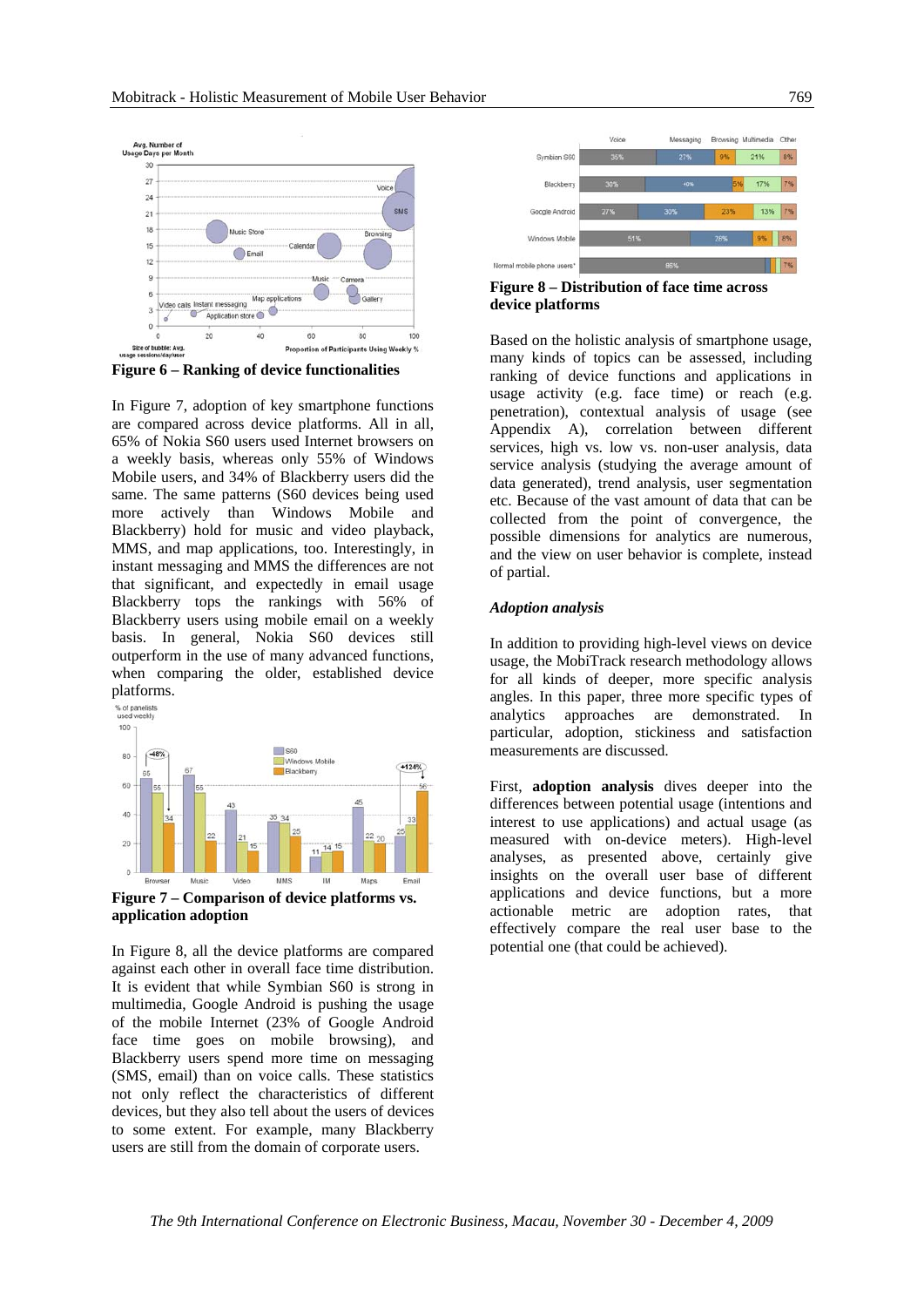

**Figure 9 – Adoption matrix** 

In Figure 9 the key findings of the adoption analysis are presented. The x-axis reflects the level of interest, in other words the proportion of panelists who indicated (in surveys) that they are interested in using the specific applications. The y-axis reflects the proportion of panelists who actually used the applications on a weekly (recurring) basis. By reading the matrix over the x-axis, out of the included newer mobile services, Internet browsing, email, map applications, music and video, have reasonable interest from the user base. In contrast, few users are interested in gaming, instant messaging, MMS or Internet calls at this point of time.

The value of the adoption analysis is in correlating interest with actual usage. By including the y-axis in the analysis, the adoption barriers are easy to identify. In the figure above, for example, it is easy to see that email and Internet browsing have almost an equal base of participants interested in using, and therefore a valid hypothesis could be that they have an approximately same number of users. However, based on this analysis it is evident that only 31% use mobile email actively, whereas 77% are using Internet browsing on a weekly basis. Therefore mobile email significantly fails in terms of relative adoption, when comparing to Internet browsing. From the matrix it can also be identified that video playback and map applications have relatively low adoption rates.

Adoption analysis gives insights on the biggest opportunities to improve usage activity and revenues, by identifying application categories with high interest from users, but low current usage. MobiTrack tools, including a set of contextual questionnaires (in mobile phones) or web surveys, also help in finding out the key bottlenecks that are the cause of adoption problems.

#### *Stickiness analysis*

Whereas adoption analysis compares actual usage with potential usage, **stickiness analysis** gives insights on the gaps between trial and active usage. That is, even though many people might give a try to different applications, the stickiness analysis measures on a relative basis how many of these users continue using the application in a sustainable manner, in a recurring fashion.

Figure 10 below plots different applications and device functions in user rate (proportion of panelists who used the application; x-axis) and stickiness rate (y-axis). The stickiness rate measures the relative difference between trial and active user domains. If the stickiness rate is high, it means that most people, who try out the application, also keep on using it actively. If the stickiness is low, it means that a relatively low number of people who have tried the application, continue using it.

In the exemplary analysis below it is evident that map applications, calculator, MMS, music, gallery and camera have very low stickiness, whereas voice and SMS, web browsing, calendar, phonebook and call register have high stickiness. The matrix also visualizes that MMS, music, camera and gallery are anyways tried by a relatively high number of people, meaning that the low stickiness of these applications is a bigger value destroyer in absolute terms than that of less widely used applications. Certain applications, like Poker, VoIP and friend finder applications (picked here for exemplary purposes), can have a relatively small user domain, but still high stickiness (indicating that people who install these applications, typically use them very actively).



**Figure 10 – Penetration vs. stickiness rates** 

### *1.1.1. User satisfaction*

As a final demonstrating on the MobiTrack analytics, some insights from **user satisfaction** research are provided here. Instead of doing traditional paper or online surveys, not to talk about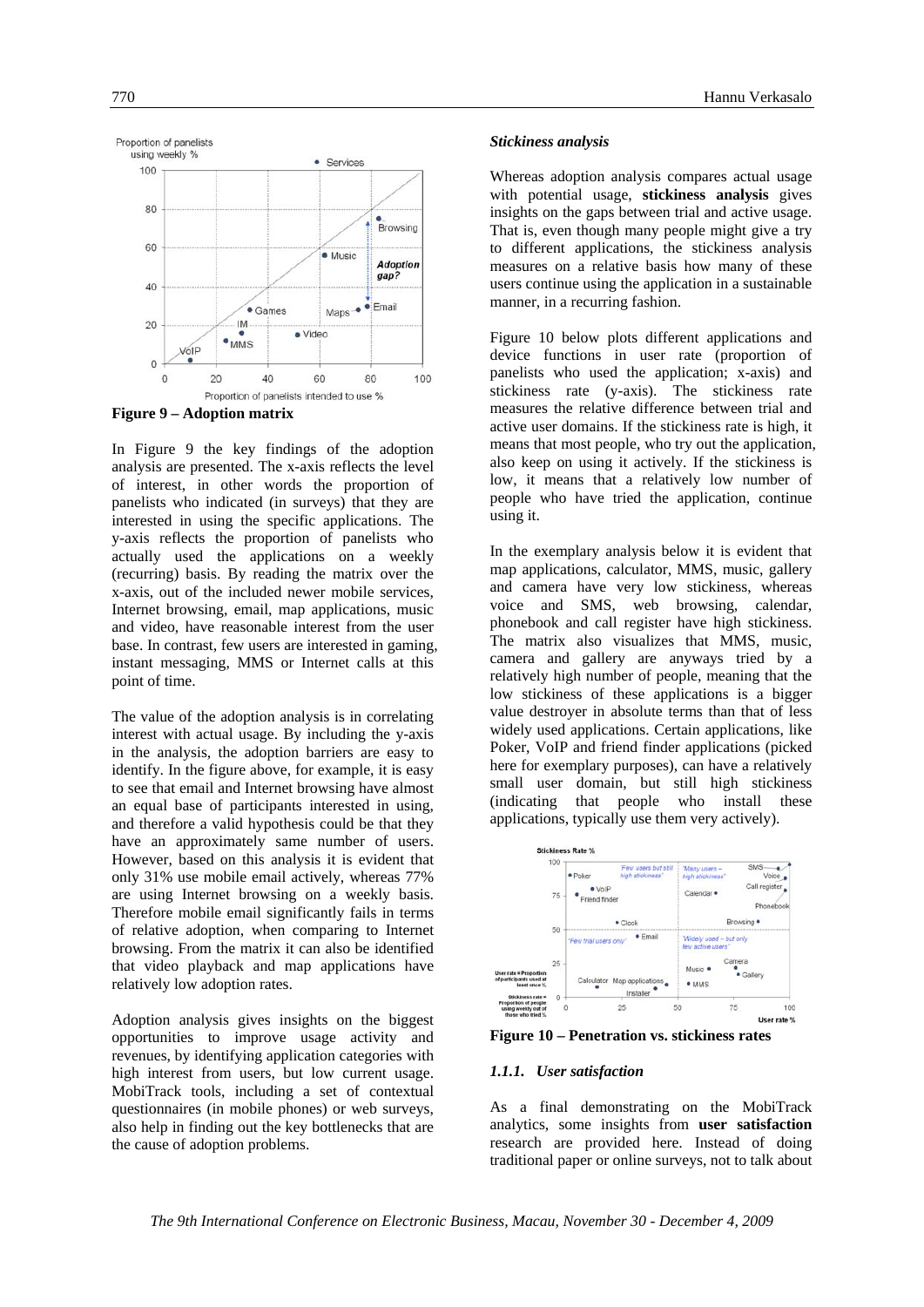interviews, in the MobiTrack framework user perceptions and satisfaction are measured with on-device, contextual questionnaires. This means that when actual users of individual applications terminate the session, or have completed a task (e.g. reading or writing SMS messages), there is a pop-up questionnaire, right after the experience, asking feedback regarding the completed task, application session, or other transaction.

In Figure 11 the results of contextual questionnaires (user satisfaction as measured in a real environment, x-axis) and average monthly face time (in number of minutes, y-axis) are plotted, revealing that most basic services receive high satisfaction and usage activity, with the exception of email. Email users spend an average of 410 minutes per month with mobile email (almost as much as people spend talking on the phone), but still the average user satisfaction is very low. Based on another contextual survey, the main causes of dissatisfaction for email are poor keypads (most of the devices in the study did not include QWERTY keypads), small screens, and lack of push functionality. Continuing the analysis, it is also evident that web browsing, MMS and map applications receive relatively high satisfaction rates, though actual usage is not that high. As found also earlier, games, video, instant messaging and VoIP are applications that receive low usage activity, the measured user satisfaction being also low.



**Figure 11 – Correlation of user satisfaction and usage activity** 

In Figure 12, average satisfaction rates across a set of exemplary services are plotted against stickiness, showing that on average perceived satisfaction has very high correlation with measures stickiness rates (see the previous section).



**Figure 12 – Correlation of user satisfaction and stickiness** 

# **Conclusion and discussion**

This paper has presented MobiTrack, which answers to the demand for more reliable and precise user experience research in the world of rapidly changing wireless business. The key advantages of MobiTrack are the capabilities to collect a comprehensive set of data from real environments of users, measuring at the point of convergence not only behavioral, but also technical and subjective dimensions of user experience, and providing of actionable insights through advanced analytics approaches. MobiTrack brings the advantages of audience measurement panels, earlier used only in measuring TV, radio and Internet usage, to smartphones. The shortcomings of the method include a certain degree of effort needed in launching bigger panel studies, challenges in motivating people to join the panel (incentives), and the selection bias due to the fact that only smartphone users can be studied.

In general, the amount of data collected is vast, and possible degrees of freedom in analytics approaches are numerous. Carriers and device vendors, in particular the ones who build and deploy own services and can affect usability-related factors, are the key customers of the presented tools. In the future, also service providers, application developers, content houses and advertisers alike are increasingly interested in understanding the mobile medium, making them potential customers. In addition to valuable descriptive statistics of user behavior and satisfaction, the following two important research problems can be assessed in providing actionable insights: 1. What are the user needs? How to improve adoption of mobile applications? 2. How to improve usage activity and user satisfaction, and contribute to revenue growth?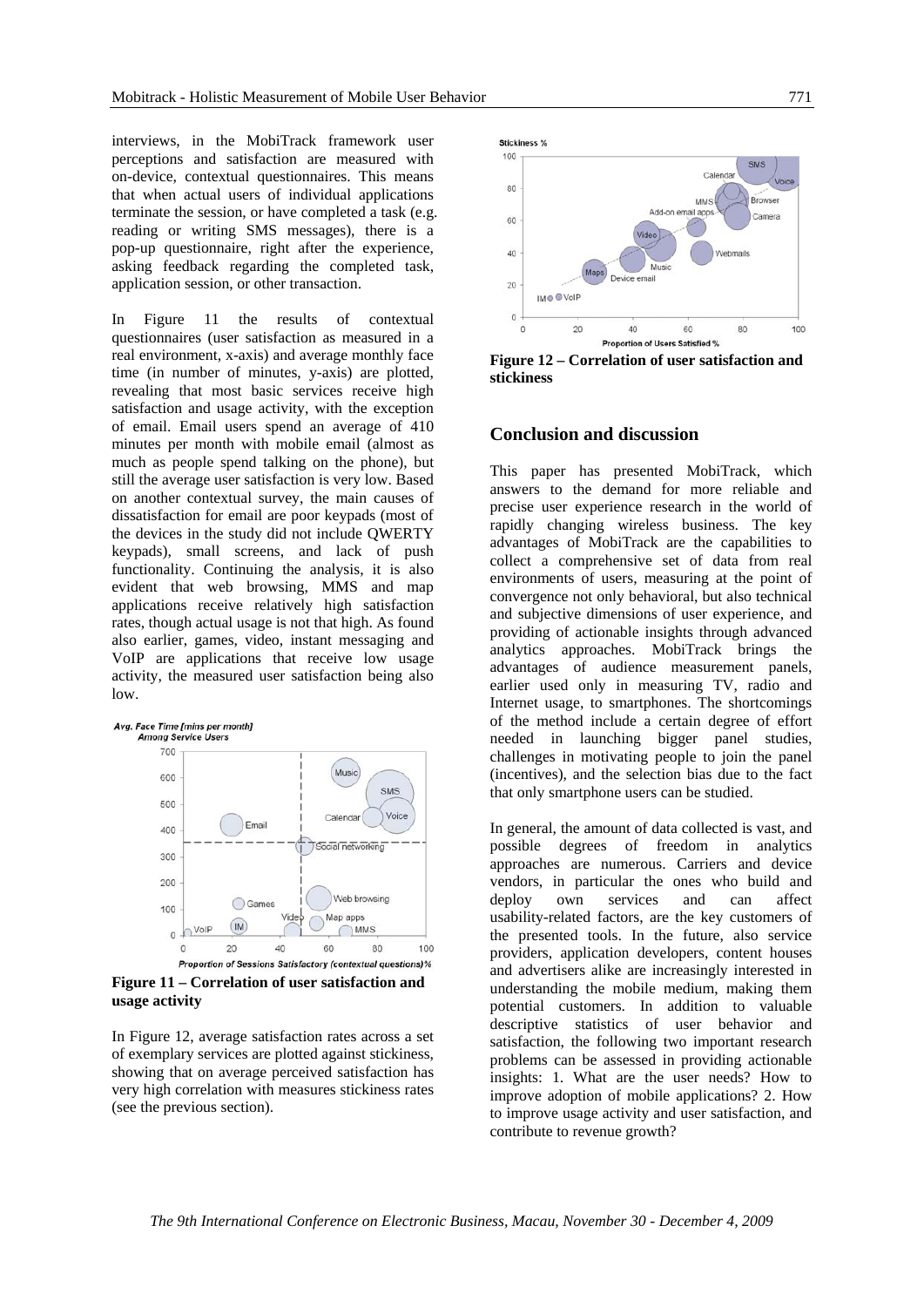Exemplary topics of MobiTrack research include:

- Mobile Internet (social networking, web)
- Use of applications and device features
- Adoption and stickiness bottlenecks
- Service and device testing, lead-user studies
- Usability evaluations
- App stores and add-on application usage
- Benchmarking against references
- Trend analysis
- Customer segmentation
- Churn and up-selling modeling
- Perceived quality of user experience
- Correlation of technical drivers (e.g. network quality) and user behavior
- Contextual analysis (roaming, home vs. office)

MobiTrack provides an innovative approach of research for both commercial players and academics, in going closer to users' real life experiences than any other research method.

#### **Appendix A – Additional visualizations**







**Figure 14 – Distribution of face time over the hours of working days**

## **References**

[1] Digitimes. (2009). Global smartphone sales to top 300 million units in 2013, a press release published on July 2, 2009. Web reference:http://www.digitimes.com/NewReg ister/join.asp?view=Article&DATEPUBLIS H=2009/07/01&PAGES=PR&SEQ=205.

- [2] Kamvar M. & Baluja S. (2006). A Large Scale Study of Wireless Search Behaviour: Google. CHI 2006, April 22-27, 2006, Montréal, Québec, Canada
- [3] Opera. (2006). Opera Software ASA press release August 8, 2006. Mobile Browsing Bonanza: One billion Web pages viewed with Opera Mini.
- [4] Kivi A. (2006). *Mobile Internet Usage Measurements: Case Finland.* Master's Thesis Series. Networking Laboratory. Department of Electrical and Telecommunications Engineering. Helsinki University of Technology, Espoo, Finland, May 2006.
- [5] Kivi, A. (2007). Measuring mobile user behaviour and service usage. Presented at Los Angeles Roundtable, 1-2 June 2007, Los Angeles, USA.
- [6] Kivi, Antero (2009). Project report: Mobile Handset Population in Finland 2005-2008. MoMI Project, Department of Communications and Networking, Helsinki University of Technology.
- [7] Lohse, GL. & Bellman, S. & Johnson, EJ. (2000). Consumer Buying Behavior on the Internet: Findings from Panel Data. *Journal of interactive marketing 14; part 1, pp. 15-29.*
- [8] Martin, E. (1983). Surveys as social indicators: Problems in monitoring trends. In *Handbook of survey research,* ed. Peter Rossi, James Wright, and Andy Anderson. San Diego, CA: Academic Press, 677-743.
- [9] Peuhkuri M. (2002). *Internet traffic measurements – aims, methodology, and discoveries.* Licentiate's thesis, Networking Laboratory, Helsinki University of Technology.
- [10] Szczypka, G. & Emery, S. & Wakefield, M. & Chaloupka, F. (2003). The Adaptation and Use of Nielsen Media Research Commercial Ratings Data to Measure Potential Exposure to Televised Smoking-Related Advertisements. *ImpacTeen Research Paper Series, No. 29, 2003, University of Illinois at Chicago.*
- [11] Wei, C-P & Chiu I-T (2002). Turning telecommunications call details to churn prediction: a data mining approach. *Expert Systems with Applications 23, pp. 103-112.*
- [12] Verkasalo, H. & Hämmäinen, H. (2007) A Handset-Based Platform for Measuring Mobile Service Usage", *INFO: The Journal of Policy, Regulation and Strategy*, vol. 9, no. 1 , 80-96.
- [13] Verkasalo, H. (2005). Handset-Based Monitoring of Mobile Customer Behaviour.